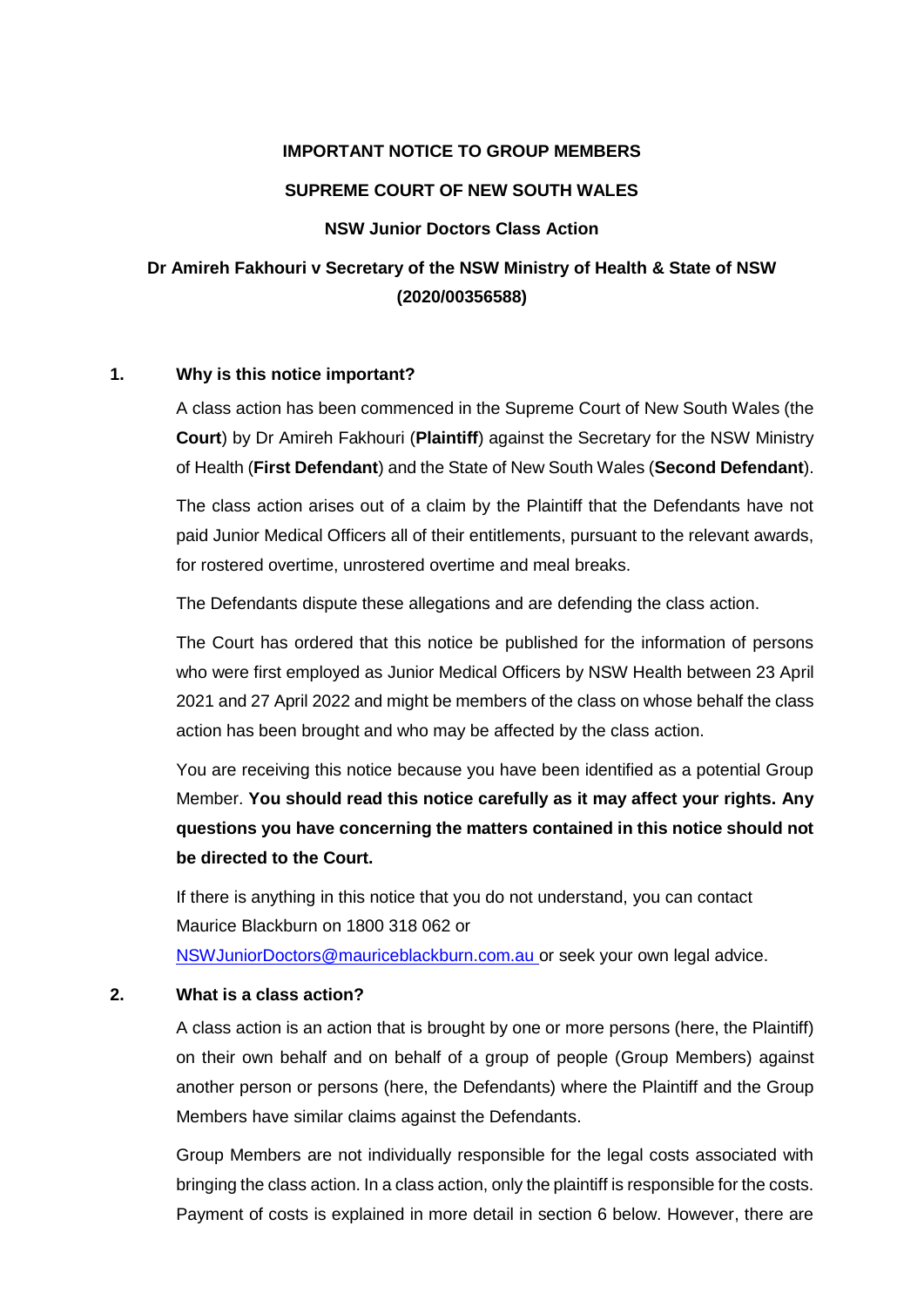some circumstances where Group Members may become liable to pay legal costs in connection with the class action (explained at paragraph 6 below).

Group Members are "bound" by the outcome in the class action, unless they have opted out of the proceeding. A binding result can happen in two ways being either a judgment following a trial, or a settlement at any time. If there is a judgment or a settlement of a class action Group Members *will not* be able pursue the same claims and *may not* be able to pursue similar or related claims against the Defendants in other legal proceedings.

If you consider that you have other claims against the Defendants which are based on your individual circumstances or otherwise additional to the claims described in the class action, then it is important that you seek independent legal advice about the potential binding effects of the class action **before** the deadline for opting out (see below).

#### **3. What is this Class Action about?**

This class action, the NSW Junior Doctors Class Action, is brought by the Plaintiff, Dr Fakhouri, on her own behalf, and on behalf of all persons who are "Group Members" as defined in the proceeding.

The Plaintiff alleges in the Further Amended Statement of Claim in NSW Supreme Court proceeding 2020/00356588 that since 16 December 2014 the Defendants did not pay Group Members all of their entitlements pursuant to the relevant awards for rostered overtime, unrostered overtime and meal breaks.

The Plaintiff is represented by Maurice Blackburn Lawyers and Hayden Stephens & Associates.

The First Defendant to the class action is the Secretary for the NSW Ministry of Health, and the Second Defendant is the State of New South Wales. The Defendants dispute these allegations and are defending the class action.

## **4. What is Opt Out?**

The Plaintiff in a class action does not need to seek the consent of Group Members to commence a class action on their behalf. However, a Group Member can cease to be a Group Member by opting out of the class action. An explanation of how to opt out is below in the section headed "How can you opt out of the Class Action?".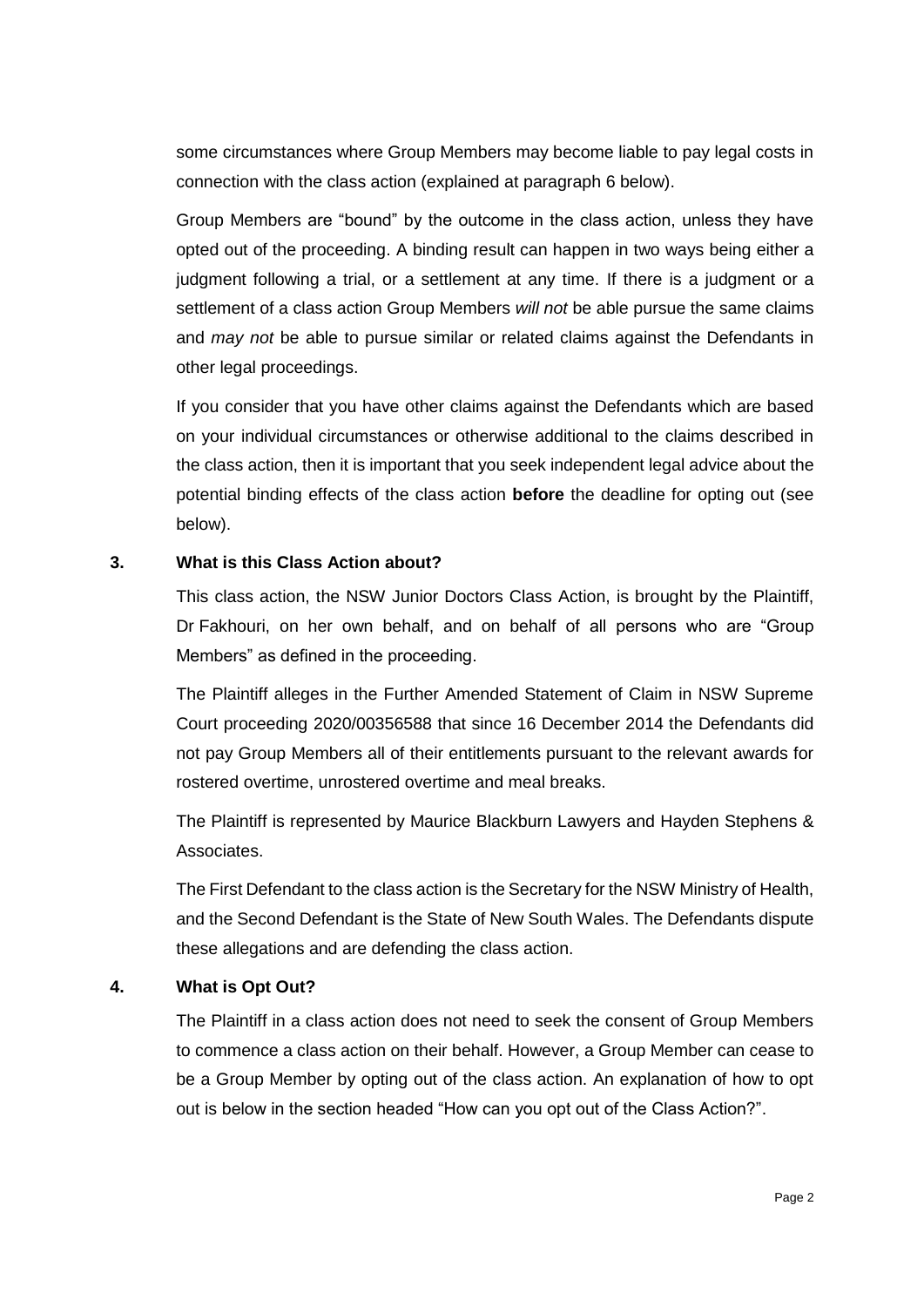# **5. Are you a Group Member?**

You are a Group Member if you:

- i. were employed by NSW Health at any time from 16 December 2014 to 27 April 2022 in the position of:
	- (a) Junior Medical Officer;
	- (b) Intern;
	- (c) Resident Medical Officer;
	- (d) Registrar; and/or
	- (e) Senior Registrar;
- ii. were required to, from time to time, work in excess of your rostered ordinary hours; and
- iii. were not paid all of your entitlements pursuant to the statutory award for overtime.

If you are not sure whether you are a Group Member, you can contact Maurice Blackburn on 1800 318 062 or NSW JuniorDoctors@mauriceblackburn.com.au, or by seeking your own legal advice.

## **6. Will you be liable for legal costs?**

You will **not become liable for any legal costs in the class action** simply by remaining as a Group Member up to the point where the Court determines those questions that are common to the claims of the Plaintiff and the Group Members. However:

- (a) if the preparation or finalisation of your personal claim requires work to be done in relation to issues that are specific to your claim, you can engage Maurice Blackburn or other lawyers to do that work for you and you may have to pay for that work. A copy of the 'no win no fee' terms on which Maurice Blackburn is acting in the class action may be obtained from them at the contact details noted below;
- (b) if any compensation becomes payable to you as a result of any order, judgment or settlement in the class action, the Court may make an order that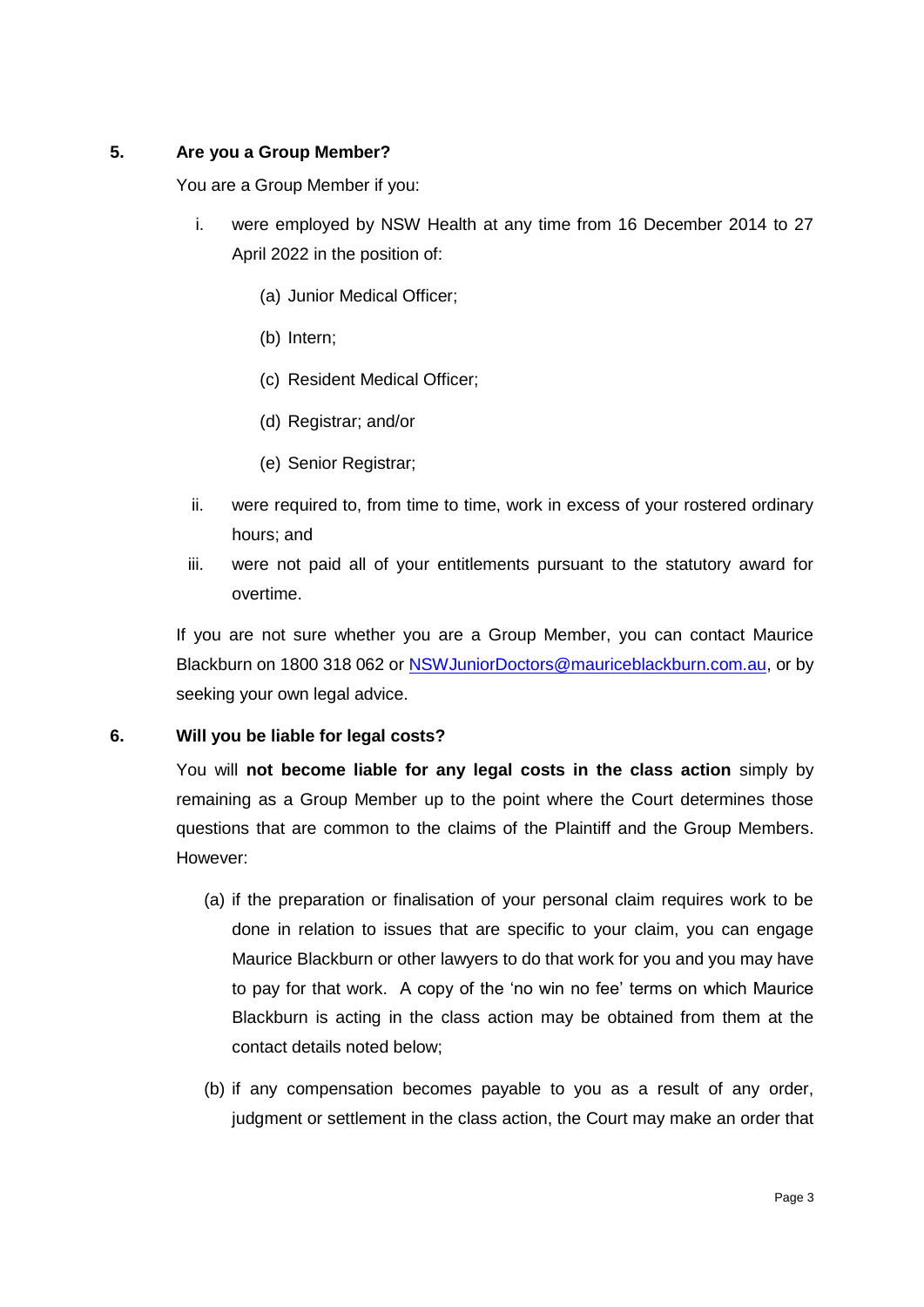some of that compensation be used to help pay a share of the costs which are incurred by the Plaintiff in running the class action but which are not able to be recovered from the Defendants; and

(c) class actions are often settled out of court. If this occurs in the class action, you may be able to claim from the settlement amount without retaining a lawyer.

## **7. What will happen if you choose to remain a Group Member?**

Unless you opt out, you will be bound by any settlement or judgment of the class action. If you do not opt out and the class action is successful, you will be entitled to share in the benefit of any order, judgment or settlement in favour of the Plaintiff and Group Members, although you may have to satisfy certain conditions before your entitlement arises. If you do not opt out and the action is unsuccessful or is not as successful as you might have wished, you *will not* be able pursue the same claims and *may not* be able to pursue related claims against the Defendants in other legal proceedings.

# **8. What do you need to do?**

## **(a) How you can remain a Group Member?**

**If you wish to remain a Group Member there is nothing you need to do at the present time.** The Plaintiff will continue to bring the proceeding on your behalf up to the point where the Court determines those questions that are common to the claims of the Plaintiff and the Group Members. However, you are invited to contact the Plaintiff's lawyers, Maurice Blackburn Lawyers, on the details below and register as a Group Member so that future notices about the class action can be sent to your preferred contact details.

## **(b) How you can opt out of the class action?**

**If you do not wish to remain** a Group Member you must opt out of the class action. If you opt out you will not be bound by or entitled to share in the benefit of any order, judgment or settlement in the class action, but you will be able to bring your own claim against the Defendants, provided that you issue Court proceedings within the time limit applicable to your claim. If you wish to bring your own claim against the Defendants, you should seek your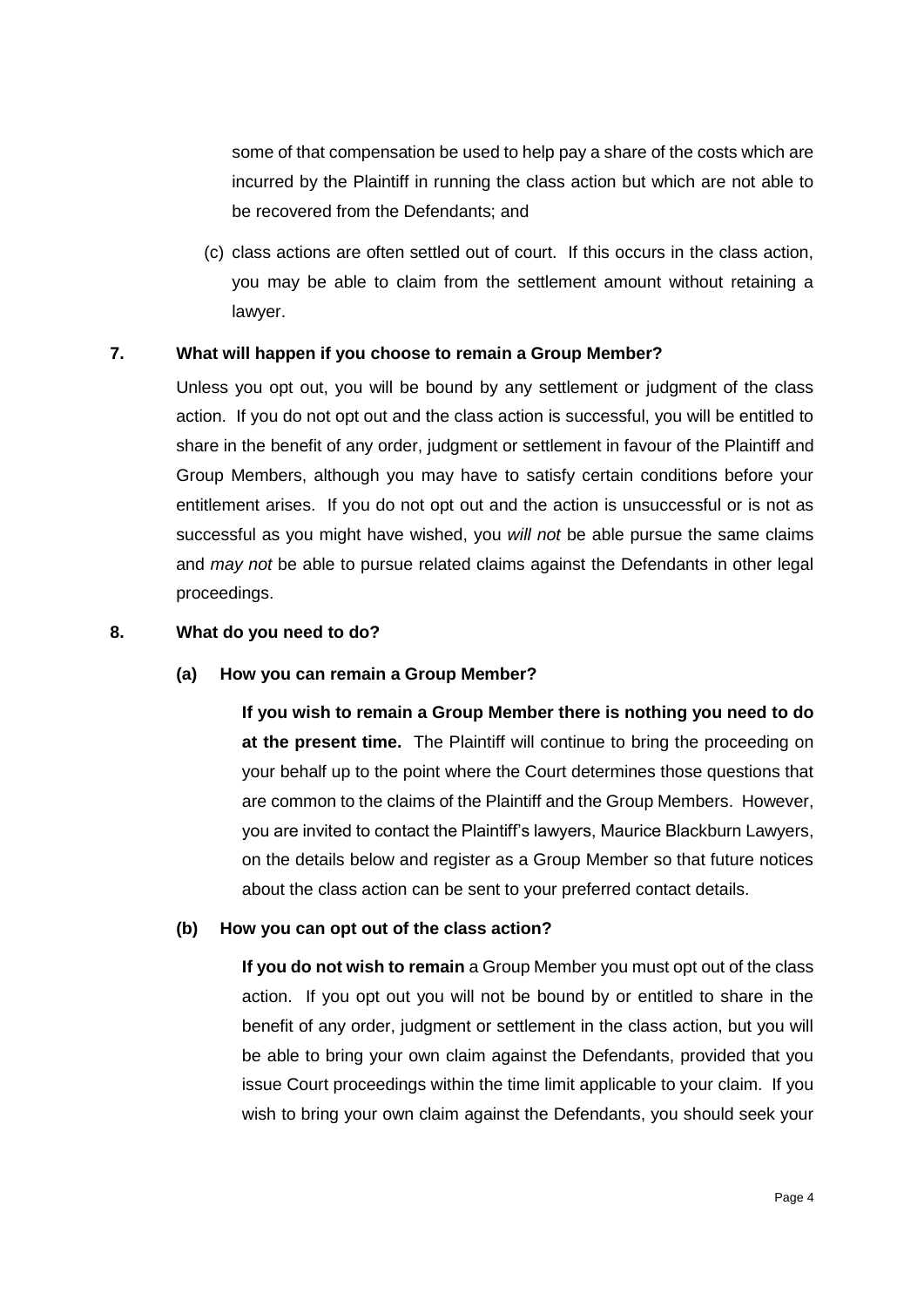own legal advice about your claim and the applicable time limit **prior** to opting out.

**If you wish to opt out** of the class action you **must** do so by completing an "**Opt Out Notice**" in the form shown below (Form 115 of the *Uniform Civil Procedure Rules* approved forms), then:

(i) return it to the Registry of the NSW Supreme Court at the address below.

**IMPORTANT: the Notice must reach the Registry by no later than 4pm on Monday 18 July 2022**, otherwise it will not be effective; and

(ii) **send** a copy of the completed form to the Plaintiff's solicitors by sending it to Rebecca Gilsenan, Maurice Blackburn Lawyers, at the address below.

| <b>NSWSC REGISTRY CONTACT DETAILS</b> |                                                        |  |
|---------------------------------------|--------------------------------------------------------|--|
| <b>Street address</b>                 | Supreme Court of NSW                                   |  |
|                                       | Law Courts Building, Queen's Square 184 Phillip Street |  |
|                                       | Sydney NSW 2000                                        |  |
| <b>Postal address</b>                 | Supreme Court of NSW GPO Box 3                         |  |
|                                       | Sydney NSW 2001                                        |  |
| DX.                                   | Supreme Court of NSW DX 829 Sydney                     |  |
| <b>Telephone</b>                      | 1300 679 272                                           |  |

| <b>MAURICE BLACKBURN CONTACT DETAILS</b> |                                                                                                              |  |
|------------------------------------------|--------------------------------------------------------------------------------------------------------------|--|
| <b>Email</b>                             | NSW Junior Doctors@mauriceblackburn.com.au                                                                   |  |
| Website                                  | https://www.mauriceblackburn.com.au/class-actions/current-<br>class-actions/nsw-junior-doctors-class-action/ |  |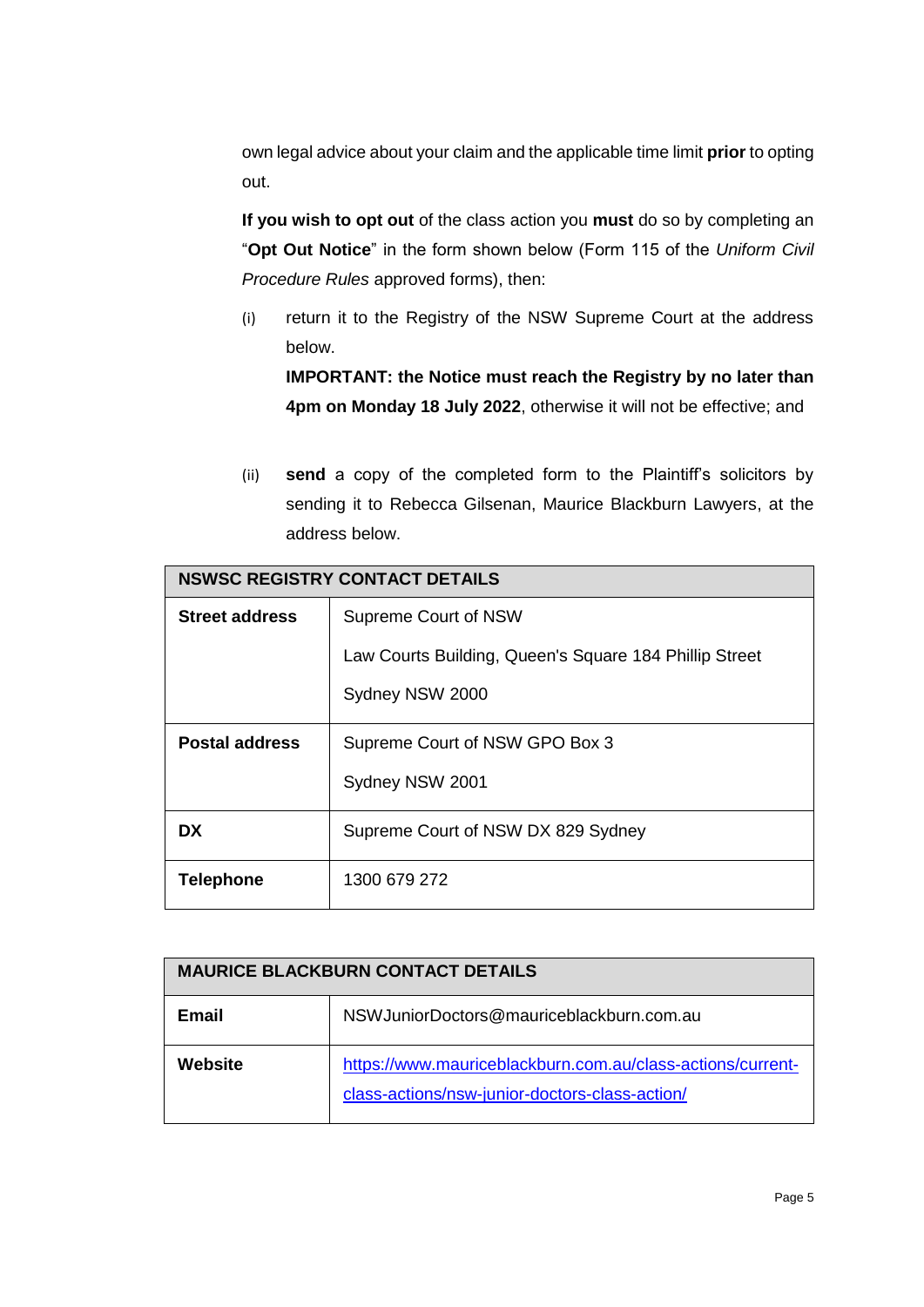| <b>Street address</b> | Level 32             |  |
|-----------------------|----------------------|--|
|                       | 201 Elizabeth Street |  |
|                       | Sydney NSW 2000      |  |
| <b>Telephone</b>      | 1800 318 062         |  |

You should submit the Opt Out Notice if:

- (i) you consider that you may be a Group Member and you wish to opt out of the class action; or
- (ii) you believe that you have been incorrectly identified as a Group Member, because you do not meet the criteria set out in the section headed "Are you a Group Member?" above.

Each Group Member seeking to opt out should fill out a separate form.

# **9. Where can you obtain copies of relevant documents?**

Copies of relevant documents, including the Plaintiff's Further Amended Statement of Claim and NSW Health's Defence to the Further Amended Statement of Claim; and the Opt Out Notice may be obtained by:

- (a) downloading them from [www.mauriceblackburn.com.au;](http://www.mauriceblackburn.com.au/) or
- (b) inspecting them between 9.00 am and 5.00 pm at one of the offices of Maurice Blackburn, contact details for which are available at [www.mauriceblackburn.com.au;](http://www.mauriceblackburn.com.au/) or by calling (02) 9261 1488; and/or
- (c) inspecting them on the New South Wales Supreme Court website [www.supremecourt.justice.nsw.gov.au](http://www.supremecourt.justice.nsw.gov.au/) or by visiting the New South Wales Supreme Court at the Law Courts Building, 184 Phillip Street, Sydney, NSW.

Please consider the above matters carefully. If you are unsure about anything you should contact Maurice Blackburn on 1800 318 062, or email [NSWJuniorDoctors@mauriceblackburn.com.au,](mailto:NSWJuniorDoctors@mauriceblackburn.com.au) or seek your own independent legal advice.

This Notice is published pursuant to Orders made by the Court on **5 May 2022.**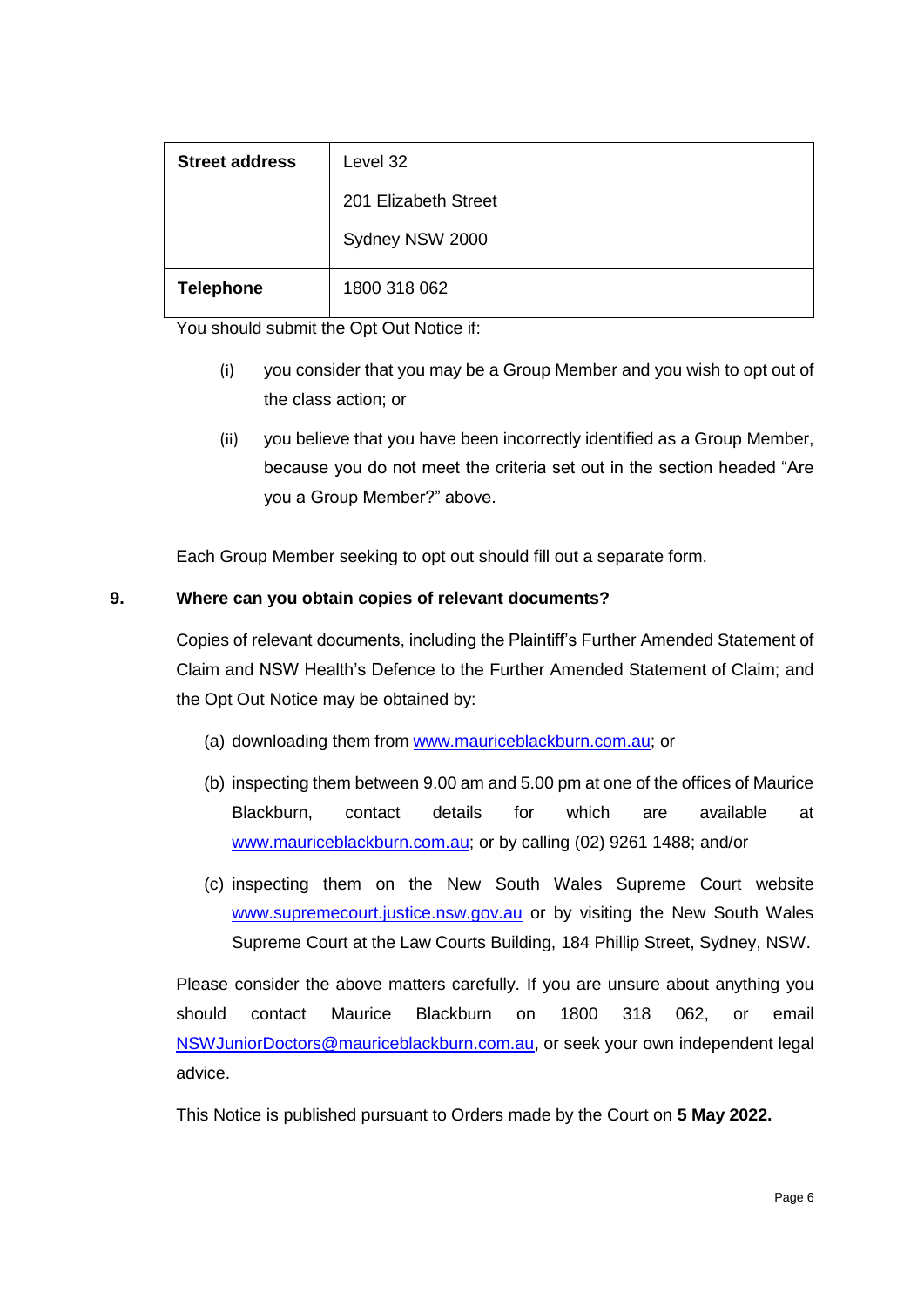Form 115 (version 2) UCPR 58.2

**COL** 

# **OPT OUT NOTICE**

| <b>COURT DETAILS</b>            |                                                                 |
|---------------------------------|-----------------------------------------------------------------|
| Court                           | Supreme Court of New South Wales                                |
| <b>Division</b>                 | Common Law                                                      |
| List                            | <b>Common Law General</b>                                       |
| Registry                        | <b>Sydney Registry</b>                                          |
| Case number                     | 2020/00356588                                                   |
| <b>TITLE OF PROCEEDINGS</b>     |                                                                 |
| <b>Plaintiff</b>                | Amireh Fakhouri                                                 |
| <b>First Defendant</b>          | The Secretary for the NSW Ministry of Health<br>ABN 92697899630 |
| <b>Second Defendant</b>         | The State of New South Wales                                    |
| <b>FILING DETAILS</b>           |                                                                 |
| Filed for:                      |                                                                 |
|                                 |                                                                 |
|                                 | (Name of person opting out of representative<br>proceedings)    |
| Legal representative:           |                                                                 |
|                                 |                                                                 |
|                                 | (If applicable)                                                 |
| Legal representative reference: |                                                                 |
|                                 | (If applicable)                                                 |
| Contact name and telephone:     |                                                                 |
| Contact email:                  |                                                                 |
| OPT OUT NOTICE                  |                                                                 |
| Name of person opting out:      |                                                                 |

۰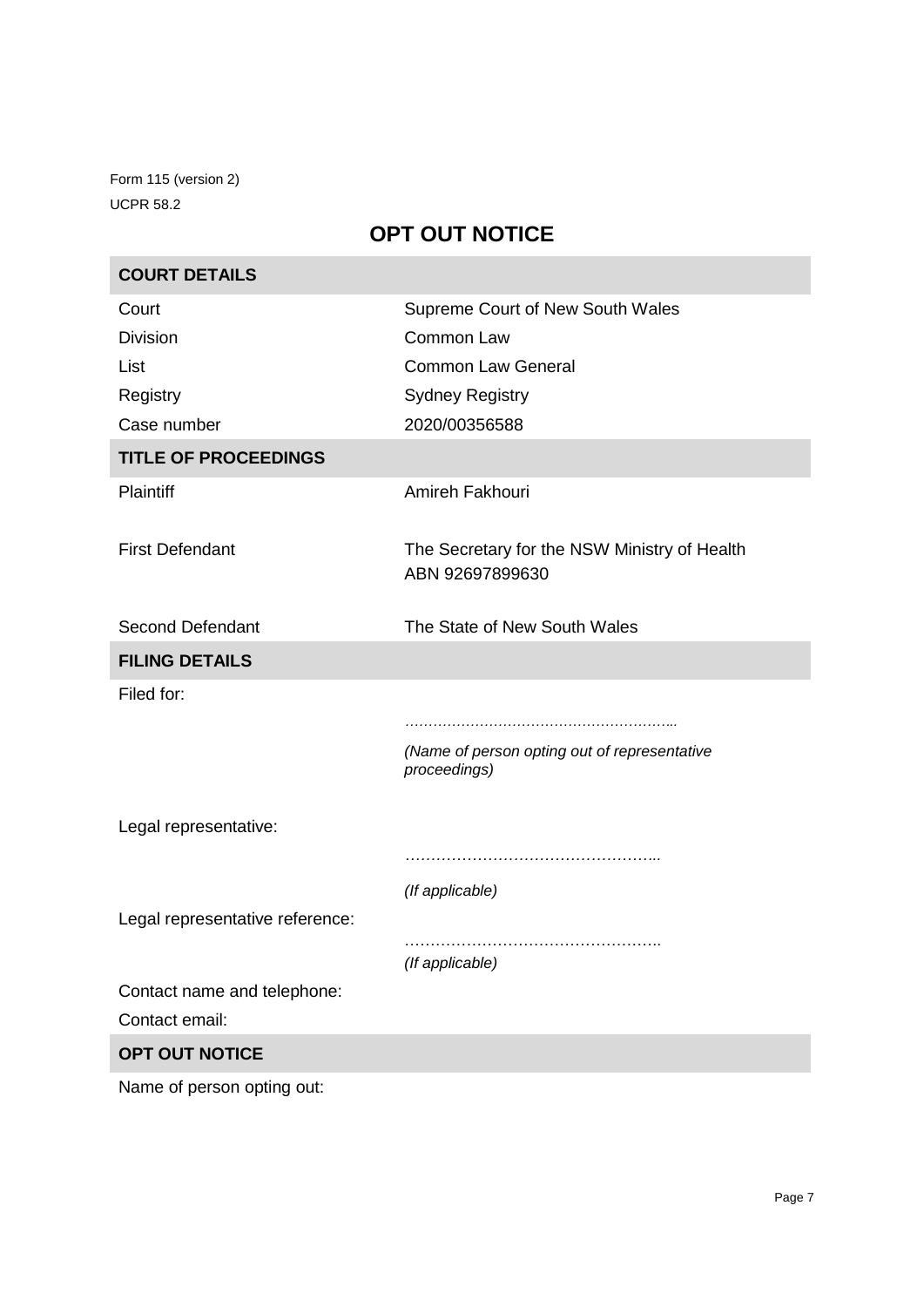Address of person opting out:

I, …………………………………, a Group Member in these representative proceedings, opt out of the proceedings.

I understand that in opting out:

- 1 I forego the right to share in any relief obtained by the representative party in the representative proceedings;
- 2 I am not entitled to receive any further notification about the conduct or disposition of the proceedings; and
- 3 To the extent that I have a claim against the defendants, any limitation period suspended by the commencement of the representative proceedings has recommenced to run.

## **SIGNATURE**

Signature of legal representative:

Signature of or on behalf of person opting out if not legally represented:

Capacity: …………………………………………

[eg solicitor, authorised officer of person opting out, person opting out]

Date of signature:

## **NOTICE TO PERSON OPTING OUT**

You must, within the time specified in the notice to Group Members:

- 1 file this form in the registry of the court at the address below, or in the manner provided in the notice to Group Members; and
- 2 serve a copy of this form on the representative party at the address, or in the manner provided, in the notice to Group Members.